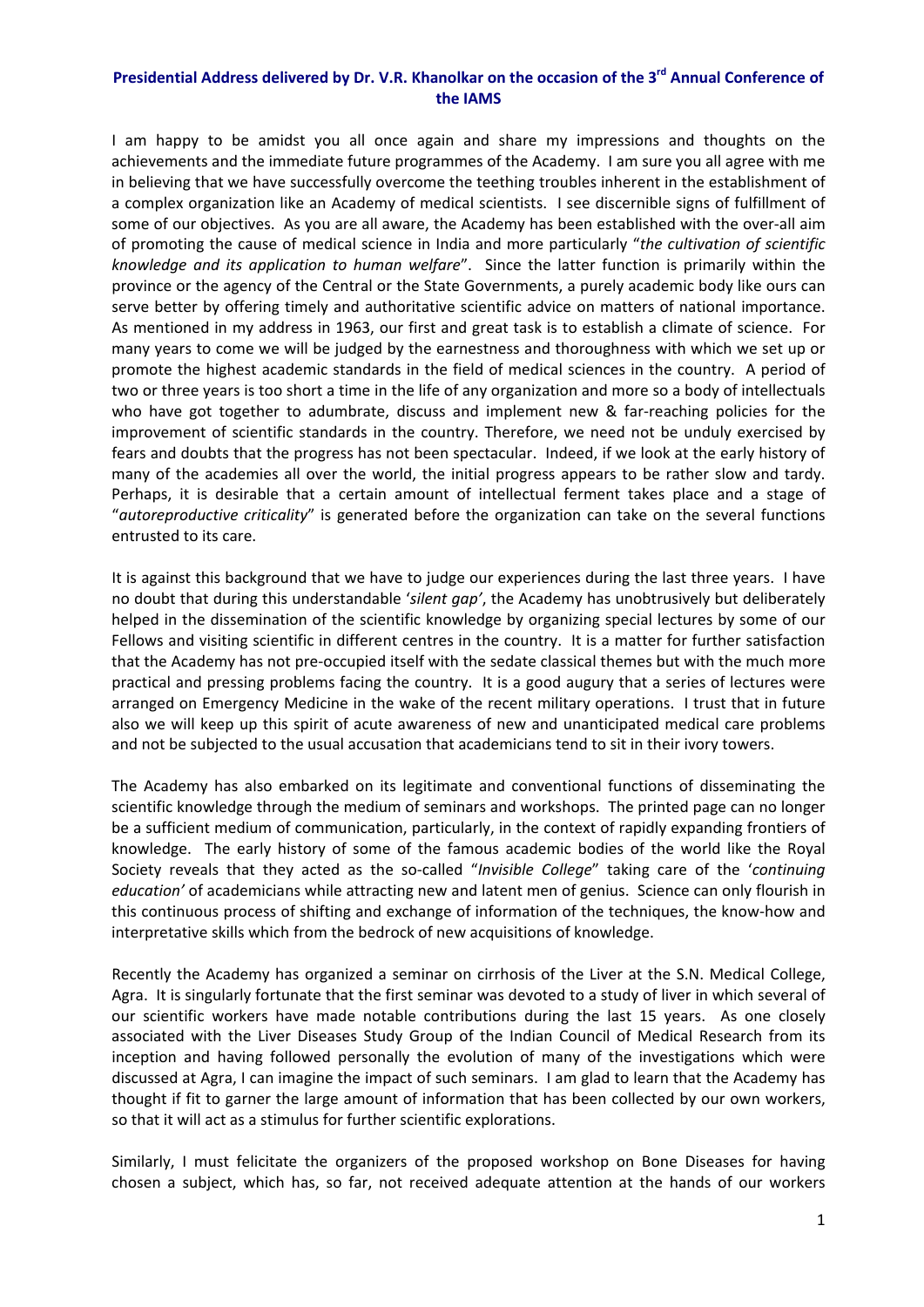during the last several years. I am confident that this type of activity will, in turn, provide further incentives for rapid exchange of information in certain areas, which have not been developed in the country for want of suitably trained specialists. It is only in this manner that the rich and varied clinic‐ pathological material can be exploited not only for the immediate benefit of the scientists but also towards the advancement of knowledge and the promotion of teaching and research. I hope in future the Academy will be equally successful in attracting people of the caliber and experience of Dr. Putschar in many other fields and help in transmitting the knowledge and wisdom to successive batches of promising young workers in the country.

Following Independence, it was a historical necessity that many of our young and enterprising scientists had to go abroad and "*drink deep from the wells of scientific thought*" in foreign laboratories. But the past experience also shows that not all people, who, having received specialized training abroad, have returned to their base camps. Many of those who returned were denied the opportunities to pursue their special fields of interest. Several factors, particularly the absence of teams capable of absorbing their talents have led to frustration and inability to put into practice their special skills. If this from of brain drain, peculiar to our country is to be arrested who have to explore other avenues of group-training of people committed to the specialties in medical sciences. I am very hopeful that the training of a group of orthopedic surgeons, radiologists and pathologists from selected institutions will be more rewarding. We can ill-afford to send abroad large numbers of people for training in each specialty. Instead, the new experiment of inviting eminent scientists to share their experience with a much larger number of active workers in our country will pay rich dividends in the long run. The Academy has undoubtedly a vital role to play promoting a new climate of science. While conferences and seminars are the order of the day, I wish to utter a word of caution. I trust the Academy will always strive to maintain certain standards of excellence. It must shun the relatively more popular role of merely playing host. Instead, it should function as a scientific forum for the exchange of information on problems associated with the application of such knowledge for the benefit of the sick.

During the last three decades I have had the unique privilege of witnessing the sprouting of the tender sapling of medical research in this country and even the fruition of some of the endeavours of our scientists. I fell that it is necessary to establish sound traditions of scientific research. Our greatest need is to provide for the physical and intellectual basis for the continuous exchange of information and for the training of workers in the principles of investigative work. To cater to the needs of different disciplines of medical and biological sciences is by no means easy. The Academy has an important role in organizing periodical short-term courses or workshop or seminars. I trust that these seminars and or workshop will in due course serve the needs of a larger number of teams drawn from the remote institutions in the country, so that they can apply the knowledge in their day‐to‐day work. In these efforts to lift ourselves by the bootstrap such seminars should be held in different parts of the country. By such steps the true foundations for the promotion of medical sciences on a country‐wide basis will be laid.

I should now like to touch briefly upon another important matter which is exercising our minds during the last two or three years. As you are aware, the Ministry of Health sounded the Academy to find out if the Academy would be in a position to undertake the task of conducing national examinations in order to secure a uniform standard of efficiency in major medical disciplines. It was believed that such a step would obviate the necessity of our students proceeding abroad in large numbers, no doubt attracted primarily by the glamour of foreign qualifications. While it is most desirable that there should be continuous international contacts and exchange of views and results of research, it would be generally agreed that the continuous migration and drift of our promising scientists in quest of foreign degrees and diplomas should be curbed. It was, therefore, intended that those persons who have completed the necessary terms of post‐graduate study and acquired reasonable skills and proficiency in the theoretical and practical aspects of any major discipline should be permitted to appear at such national examinations. It was contemplated that while doing so the nature role of the universities in